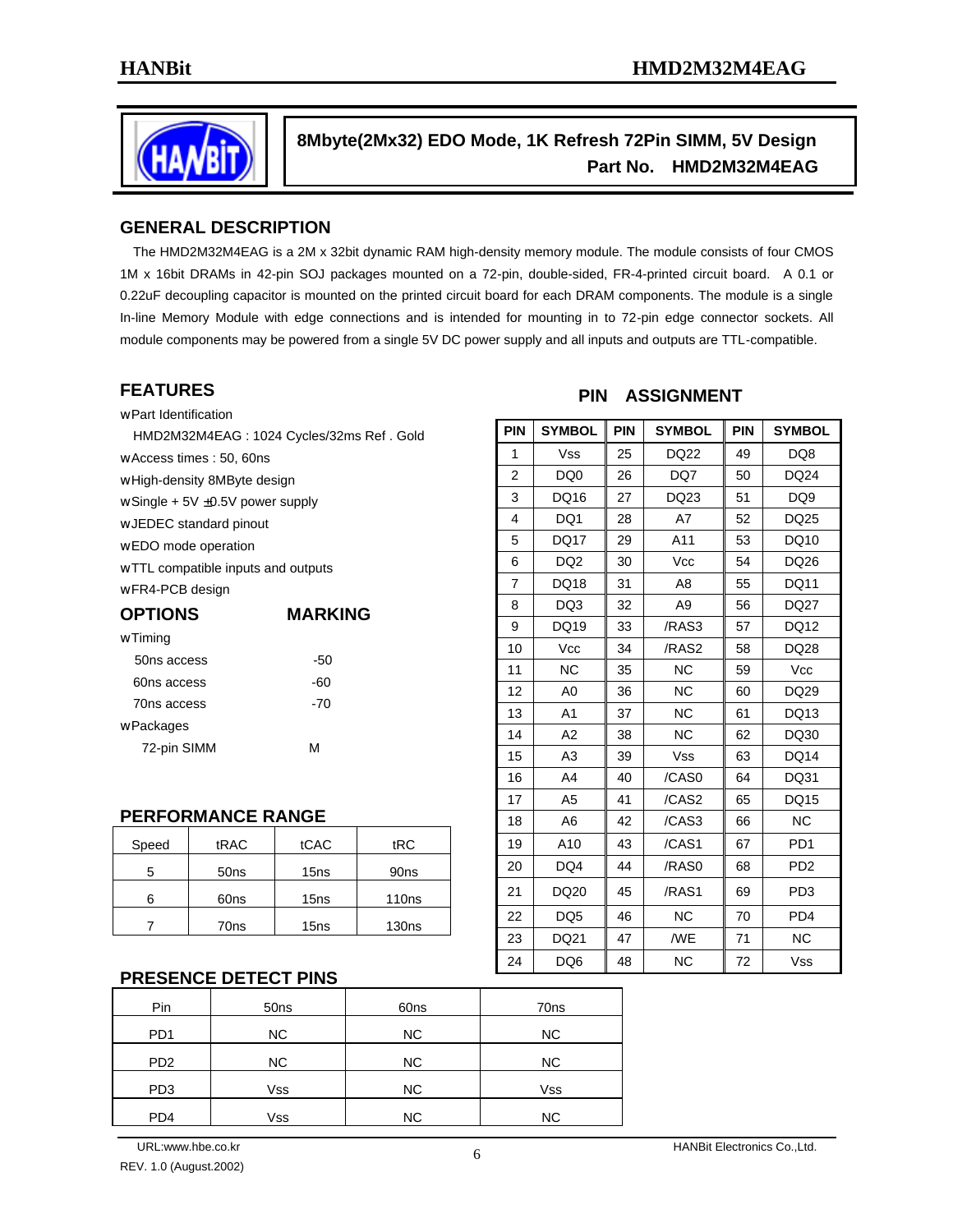## `**FUNCTIONAL BLOCK DIAGRAM**

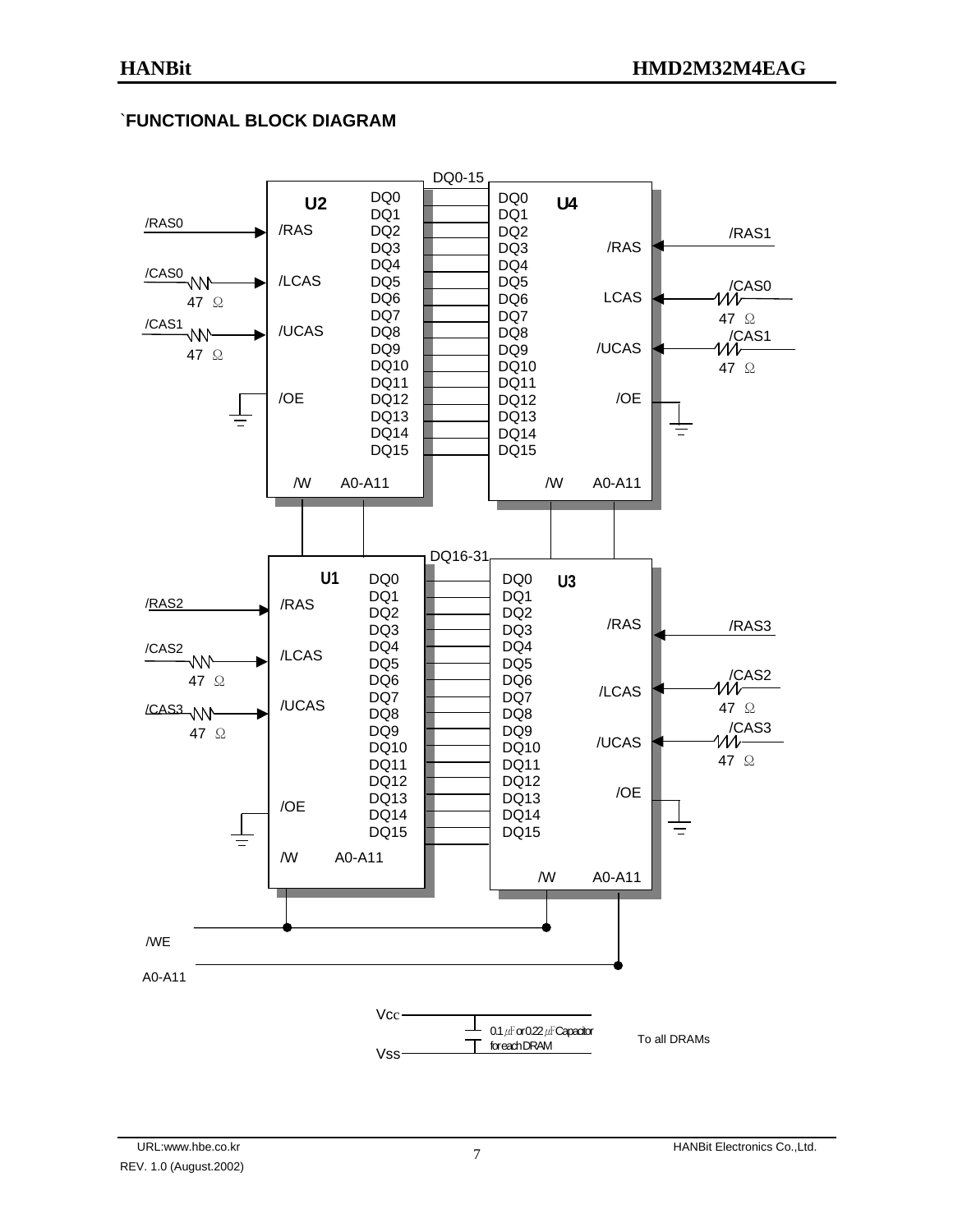### **ABSOLUTE MAXIMUM RATINGS**

| <b>PARAMETER</b>                      | <b>SYMBOL</b>    | <b>RATING</b>                            |
|---------------------------------------|------------------|------------------------------------------|
| Voltage on Any Pin Relative to Vss    | $V_{IN,OUT}$     | $-1V$ to $7.0V$                          |
| Voltage on Vcc Supply Relative to Vss | Vcc              | $-1V$ to $7.0V$                          |
| <b>Power Dissipation</b>              | $P_D$            | 4W                                       |
| Storage Temperature                   | T <sub>STG</sub> | -55 <sup>o</sup> C to 150 <sup>o</sup> C |
| <b>Short Circuit Output Current</b>   | los              | 50 <sub>m</sub> A                        |

w Permanent device damage may occur if " Absolute Maximum Ratings" are exceeded. Functional operation should be restricted to the conditions as detailed in the operational sections of this data sheet. Exposure to absolute maximum rating conditions for extended periods may affect device reliability.

## **RECOMMENDED DC OPERATING CONDITIONS**

(Voltage reference to  $V_{SS}$ ,  $T_A=0$  to 70  $^{\circ}$  C)

| <b>PARAMETER</b>      | <b>SYMBOL</b>   | <b>MIN</b> | <b>TYP</b>               | <b>MAX</b> | <b>UNIT</b> |
|-----------------------|-----------------|------------|--------------------------|------------|-------------|
| <b>Supply Voltage</b> | Vcc             | 4.5        | 5.0                      | 5.5        |             |
| Ground                | <b>Vss</b>      |            |                          |            |             |
| Input High Voltage    | V <sub>IH</sub> | 2.4        | $\overline{\phantom{0}}$ | $Vcc+1$    |             |
| Input Low Voltage     | Vп              | $-1.0$     | $\overline{\phantom{0}}$ | 0.8        |             |

#### **DC AND OPERATING CHARACTERISTICS**

| <b>SYMBOL</b>              | <b>SPEED</b> | <b>MIN</b>               | <b>MAX</b> | <b>UNITS</b> |
|----------------------------|--------------|--------------------------|------------|--------------|
|                            | $-5$         | $\overline{\phantom{a}}$ | 305        | mA           |
| $I_{CC1}$                  | $-6$         |                          | 284        | $mA$         |
| $I_{CC2}$                  |              | $\overline{\phantom{a}}$ | 8          | mA           |
|                            | $-5$         | -                        | 304        | $mA$         |
| $I_{CC3}$                  | $-6$         |                          | 284        | mA           |
|                            | $-5$         | ٠                        | 244        | mA           |
| $I_{CC4}$                  | $-6$         |                          | 224        | $mA$         |
| $I_{CC5}$                  |              | $\blacksquare$           | 4          | mA           |
|                            | $-5$         | $\overline{a}$           | 304        | $mA$         |
| $I_{CC6}$                  | $-6$         | $\overline{\phantom{0}}$ | 284        | mA           |
| $I_{I(L)}$                 |              | $-20$                    | 20         | μA           |
| $I_{O(L)}$                 |              | $-10$                    | $10\,$     | μA           |
| $\mathsf{V}_{\mathsf{OH}}$ |              | $\overline{2.4}$         |            | $\vee$       |
| $V_{OL}$                   |              |                          | 0.4        | $\vee$       |

 $I_{CG}$ : Operating Current \* (/RAS, /CAS, Address cycling  $@t_{RC}$ =min.)

I<sub>CC2</sub>: Standby Current ( /RAS=/CAS=V<sub>IH</sub>)

 $I_{\text{CC3}}$ : /RAS Only Refresh Current \* ( /CAS=V<sub>IH</sub>, /RAS, Address cycling @t<sub>RC</sub>=min )

 $\mathsf{I}_{\text{CC4}}$ : Fast Page Mode Current \* (/RAS=V<sub>IL</sub>, /CAS, Address cycling @t<sub>PC</sub>=min )

I<sub>CC5</sub>: Standby Current (/RAS=/CAS=Vcc-0.2V)

 $I_{CC6}$ : /CAS-Before-/RAS Refresh Current \* (/RAS and /CAS cycling  $@t_{RC}$ =min)

 $I_{IL}$ : Input Leakage Current (Any input  $0V \le V_{IN} \le 6.5V$ , all other pins not under test = 0V)

 $I_{OL}$ : Output Leakage Current (Data out is disabled,  $0V \leq V_{OUT} \leq 5.5V$ 

 $V_{OH}$ : Output High Voltage Level ( $I_{OH}$ = -5mA)

 $V_{\text{OL}}$ : Output Low Voltage Level ( $I_{\text{OL}}$  = 4.2mA)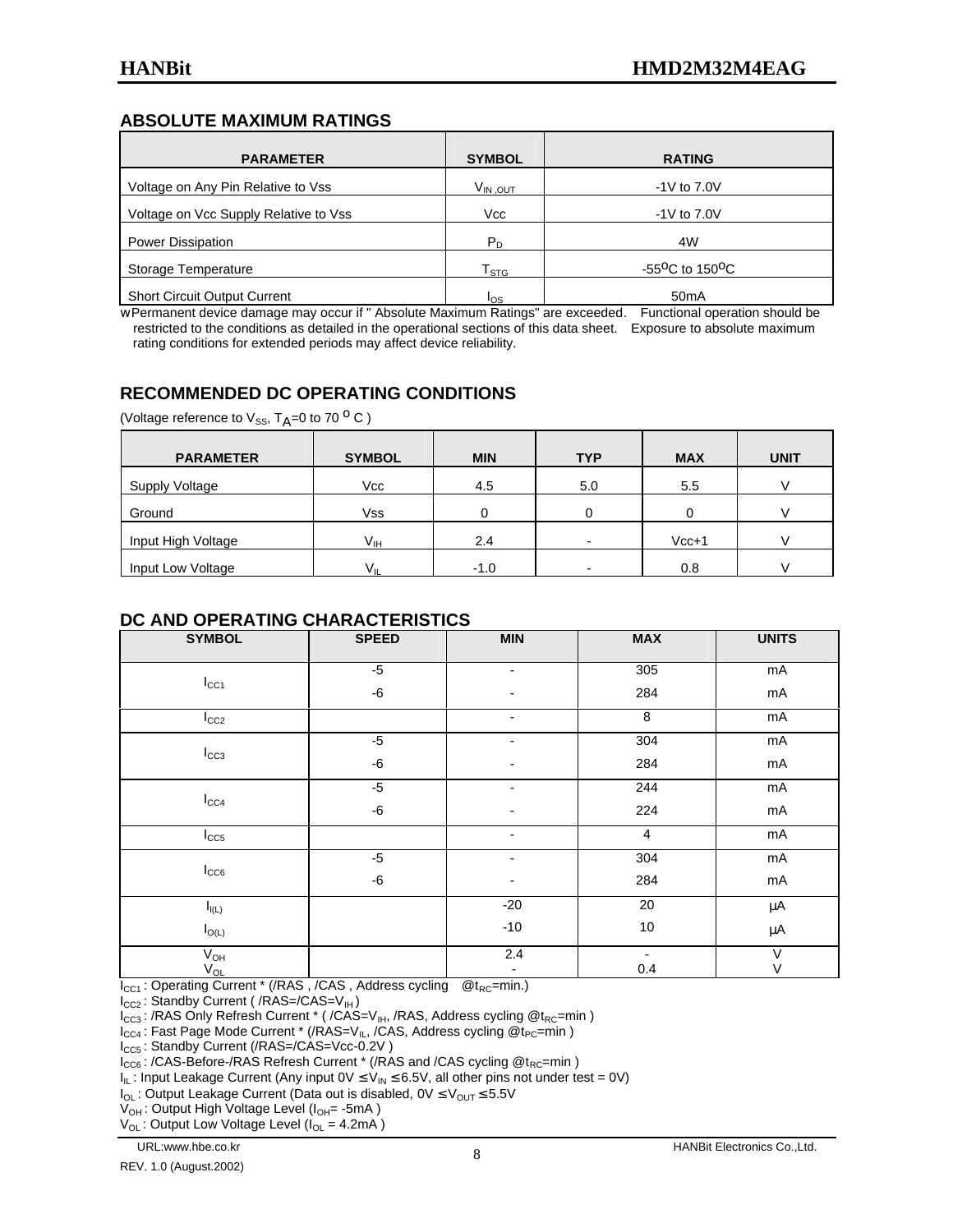\* NOTE: I<sub>CC1</sub>, I<sub>CC3</sub>, I<sub>CC4</sub> and I<sub>CC6</sub> are dependent on output loading and cycle rates. Specified values are obtained with the output open.  $I_{CC}$  is specified as an average current. In  $I_{CC1}$  and  $I_{CC3}$ , address cad be changed maximum once while /RAS= $V_{IL}$ . In  $I_{CCA}$ , address can be changed maximum once within one page mode cycle.

# **CAPACITANCE**  $(T_A=25^\circ C, Vcc = 5V, f = 1Mz)$

| <b>DESCRIPTION</b>                | <b>SYMBOL</b>    | <b>MIN</b>               | <b>MAX</b> | <b>UNITS</b> |
|-----------------------------------|------------------|--------------------------|------------|--------------|
| Input Capacitance (A0-A10)        | C <sub>IN1</sub> | $\overline{\phantom{0}}$ | 44         | рF           |
| Input Capacitance (/W)            | C <sub>IN2</sub> | $\overline{\phantom{0}}$ | 48         | рF           |
| Input Capacitance (/RAS0)         | C <sub>IN3</sub> | $\overline{\phantom{0}}$ | 40         | рF           |
| Input Capacitance (/CAS0-/CAS3)   | C <sub>IN4</sub> |                          | 29         | рF           |
| Input/Output Capacitance (DQ0-31) | $C_{DQ1}$        |                          | 29         | рF           |

# **AC CHARACTERISTICS**  $(0^{\circ}C \leq T_A \leq 70^{\circ}C, \text{ Vcc} = 5\sqrt{10\%}, \text{See notes 1,2.})$

|                                      |                                |                | $-5$       |                | -6         |             |
|--------------------------------------|--------------------------------|----------------|------------|----------------|------------|-------------|
| <b>STANDARD OPERATION</b>            | <b>SYMBOL</b>                  | <b>MIN</b>     | <b>MAX</b> | <b>MIN</b>     | <b>MAX</b> | <b>UNIT</b> |
| Random read or write cycle time      | $t_{RC}$                       | 90             |            | 110            |            | ns          |
| Access time from /RAS                | $t_{RAC}$                      |                | 50         |                | 60         | ns          |
| Access time from /CAS                | $t_{CAC}$                      |                | 15         |                | 17         | ns          |
| Access time from column address      | $t_{AA}$                       |                | 25         |                | 30         | ns          |
| /CAS to output in Low-Z              | $t_{CLZ}$                      | 3              |            | 3              |            | ns          |
| Output buffer turn-off delay         | $t_{\text{OFF}}$               | 3              | 13         | 3              | 15         | ns          |
| Transition time (rise and fall)      | $t_T$                          | $\overline{2}$ | 50         | $\overline{2}$ | 50         | ns          |
| /RAS precharge time                  | $t_{RP}$                       | 30             |            | 40             |            | ns          |
| /RAS pulse width                     | $t_{RAS}$                      | 50             | 10K        | 60             | 10K        | ns          |
| /RAS hold time                       | $t_{RSH}$                      | 13             |            | 17             |            | ns          |
| /CAS hold time                       | $t_{\scriptstyle{\text{CSH}}}$ | 40             |            | 50             |            | ns          |
| /CAS pulse width                     | $t_{CAS}$                      | 8              | 10K        | 10             | 10K        | ns          |
| /RAS to /CAS delay time              | $t_{\text{RCD}}$               | 20             | 37         | 20             | 45         | ns          |
| /RAS to column address delay time    | $t_{\text{RAD}}$               | 15             | 25         | 15             | 30         | ns          |
| /CAS to /RAS precharge time          | $t_{CRP}$                      | 5              |            | 5              |            | ns          |
| Row address set-up time              | $t_{ASR}$                      | 0              |            | 0              |            | ns          |
| Row address hold time                | $t_{\sf RAH}$                  | 10             |            | 10             |            | ns          |
| Column address set-up time           | $t_{\text{ASC}}$               | 0              |            | 0              |            | ns          |
| Column address hold time             | $t_{CAH}$                      | 8              |            | 10             |            | ns          |
| Column Address to /RAS lead time     | $t_{\sf RAL}$                  | 25             |            | 30             |            | ns          |
| Read command set-up time             | $t_{RCS}$                      | $\mathbf 0$    |            | 0              |            | ns          |
| Read command hold referenced to /CAS | $t_{RCH}$                      | 0              |            | 0              |            | ns          |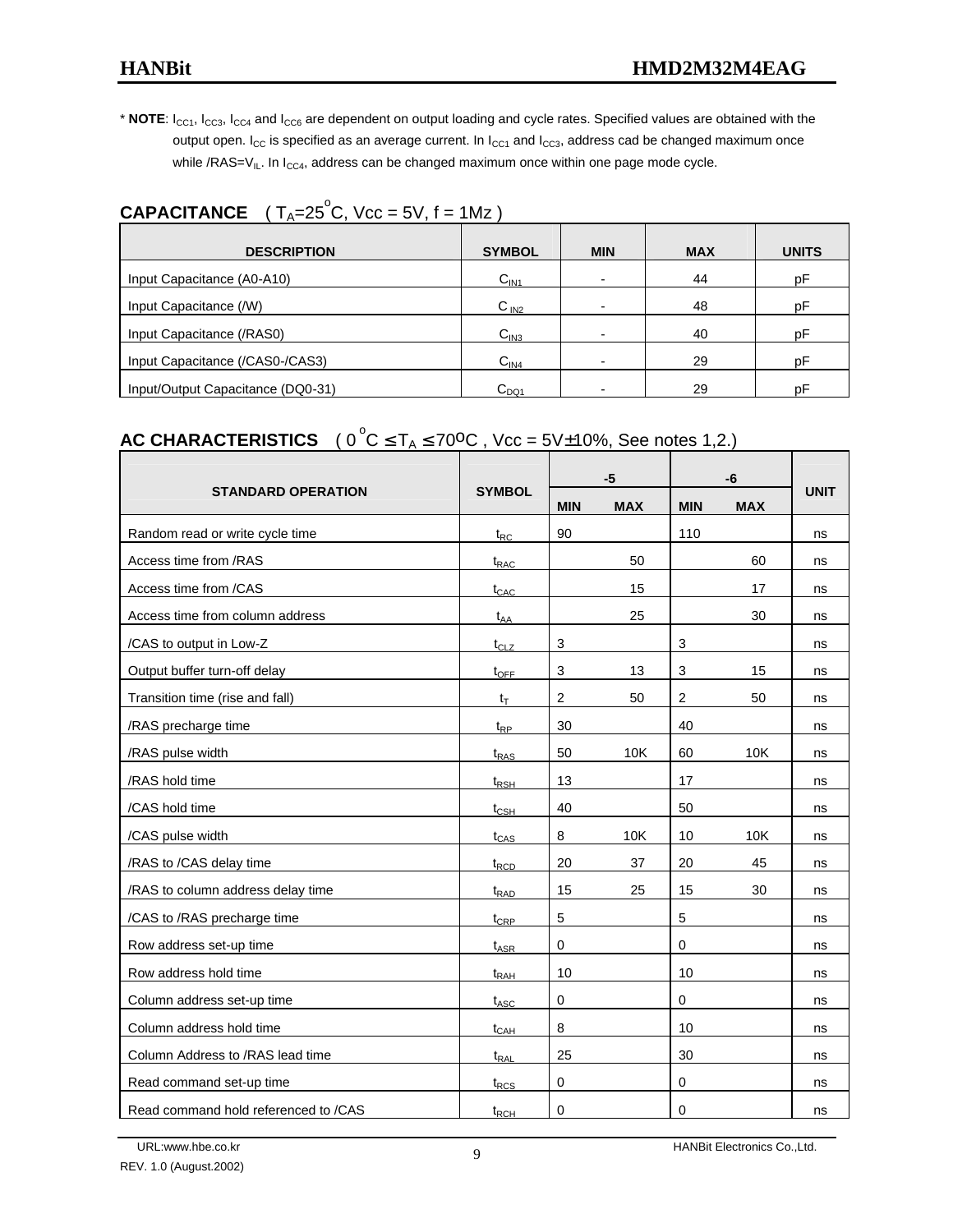| Read command hold referenced to /RAS      | $t_{RRH}$         | 0  |      | 0  |      | ns |
|-------------------------------------------|-------------------|----|------|----|------|----|
| Write command hold time                   | $t_{WCH}$         | 10 |      | 10 |      | ns |
| Write command pulse width                 | $t_{WP}$          | 10 |      | 10 |      | ns |
| Write command to /RAS lead time           | t <sub>RWL</sub>  | 13 |      | 15 |      | ns |
| Write command to /CAS lead time           | $t_{\text{CWL}}$  | 13 |      | 15 |      | ns |
| Data-in set-up time                       | $t_{DS}$          | 0  |      | 0  |      | ns |
| Data-in hold time                         | $t_{DH}$          | 8  |      | 10 |      | ns |
| Refresh period 2K Ref.                    | $t_{REF}$         |    | 16   |    | 16   | ns |
| Write command set-up time                 | $t_{WCS}$         | 0  |      | 0  |      | ns |
| /CAS setup time (C-B-R refresh)           | $t_{\text{CSR}}$  | 5  |      | 5  |      | ns |
| /CAS hold time (C-B-R refresh)            | $t_{\text{CHR}}$  | 10 |      | 10 |      | ns |
| /RAS precharge to /CAS hold time          | $t_{\text{RPC}}$  | 5  |      | 5  |      | ns |
| Access time from /CAS precharge           | $t_{CPA}$         |    | 30   |    | 35   | ns |
| /CAS precharge time (Fast page)           | $t_{\mathsf{CP}}$ | 8  |      | 10 |      | ns |
| /RAS pulse width (Fast page)              | t <sub>RASP</sub> | 50 | 200K | 60 | 200K | ns |
| /W to /RAS precharge time (C-B-R refresh) | t <sub>WRP</sub>  | 10 |      | 10 |      | ns |
| /W to /RAS hold time (C-B-R refresh)      | $t_{WRH}$         | 10 |      | 10 |      | ns |

#### **NOTES**

1.An initial pause of 200μs is required after power-up followed by any 8 /RAS-only or /CAS-before-/RAS refresh cycles before proper device operation is achieved.

 $2.V<sub>IH (min)</sub>$  and  $V<sub>IL (max)</sub>$  are reference levels for measuring timing of input signals. Transition times are measured between  $V_{IH(min)}$  and  $V_{IL(max)}$  and are assumed to be 5ns for all inputs.

3.Measured with a load equivalent to 2TTL loads and 100pF

4.Operation within the t<sub>RCD(max)</sub> limit insures that t<sub>RAC(max)</sub> can be met. t<sub>RCD(max)</sub> is specified as a reference point only. If t<sub>RCD</sub> is greater than the specified  $t_{RCD(max)}$  limit, then access time is controlled exclusively by  $t_{CAC}$ .

5.Assumes that  $t_{RCD} \geq t_{RCD(max)}$ 

6.  $t_{AR}$ ,  $t_{WCR}$ ,  $t_{DHR}$  are referenced to  $t_{RAD(max)}$ 

7. This parameter defines the time at which the output achieves the open circuit condition and is not referenced to  $V_{OH}$ or V<sub>OL</sub>.

8.  $t_{WCS}$ ,  $t_{RWD}$ ,  $t_{CWD}$  and  $t_{AWD}$  are non restrictive operating parameter.

They are included in the data sheet as electrical characteristic only. If t<sub>WCS</sub>  $\geq$ <sub>tWCS(min)</sub> the cycle is an early write cycle and the data out pin will remain high impedance for the duration of the cycle.

9. Either  $t_{RCH}$  or  $t_{RRH}$  must be satisfied for a read cycle.

- 10. These parameters are referenced to the /CAS leading edge in early write cycles and to the /W leading edge in read write cycles.
- 11. Operation within the t<sub>RAD(max)</sub> limit insures that t<sub>RAC(max)</sub> can be met. t<sub>RAD(max)</sub> is specified as a reference point only. If t<sub>RAD</sub> is greater than the specified t<sub>RAD(max)</sub> limit. then access time is controlled by t<sub>AA</sub>.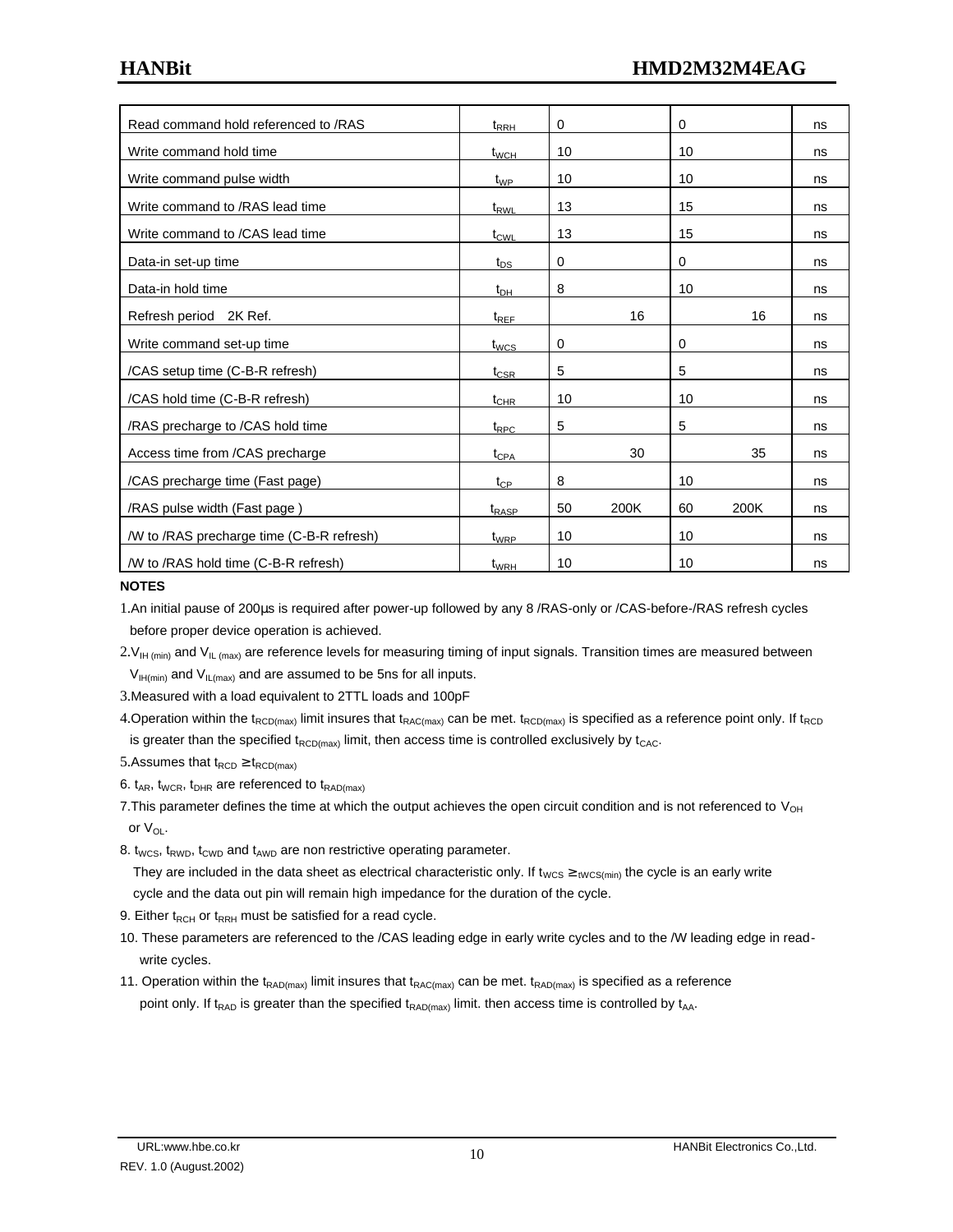### **TIMING DIAGRAMS TIMING**



#### **TIMING WAVEFORM OF WRITE CYCLE** (EARLY WRITE)



**NOTE** : Dout = Open